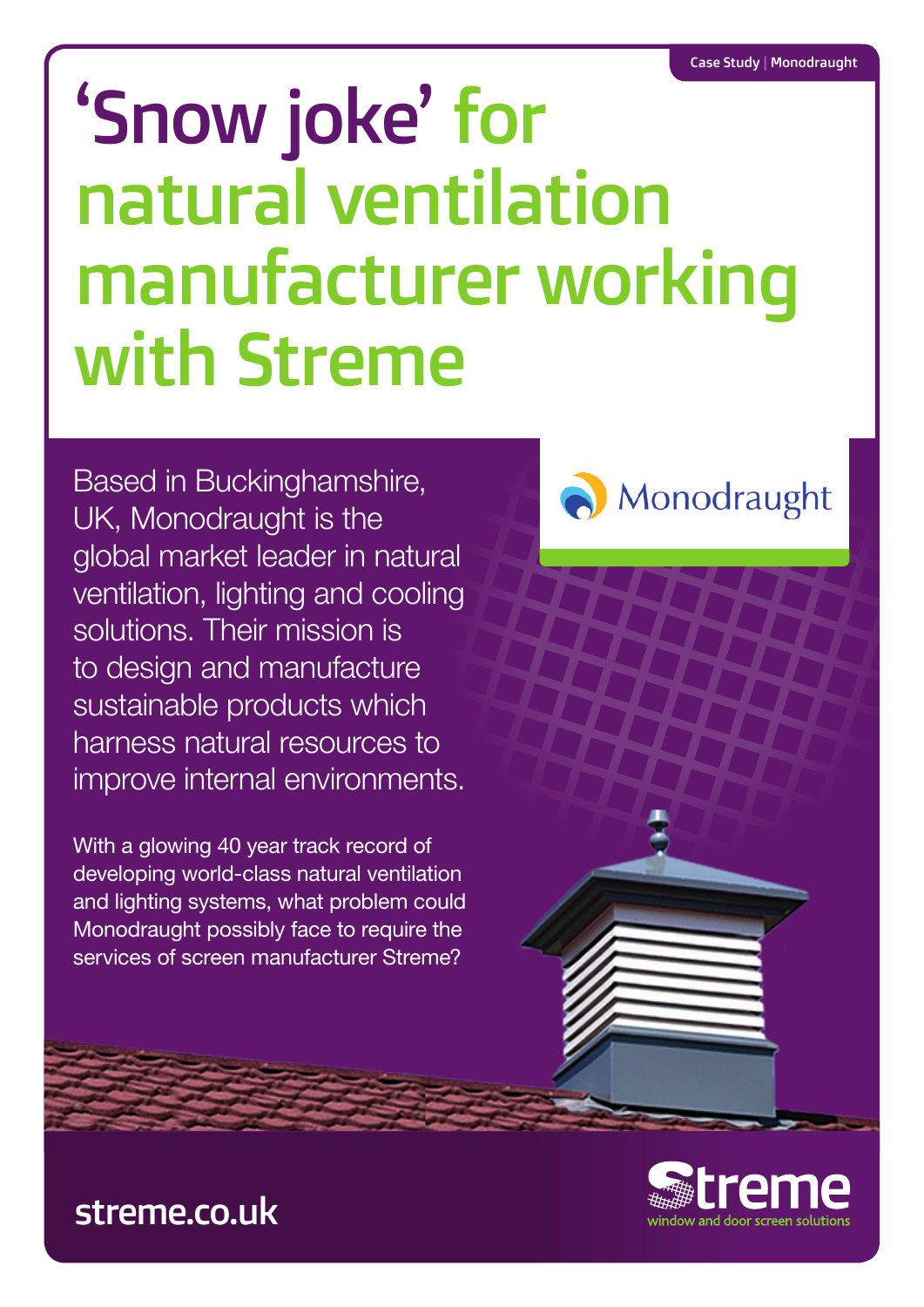# A Winter's Tale

Opening the story Monodraught's production manager Paul Darbon said: *"Over the past few cold winters a key population of our customers in schools and universities were reporting that their Windcatcher ventilation systems were letting in moisture during stormy conditions."*

Initially the problem seemed impossible. Describing the weather-proof integrity of the Monodraught ventilation system Paul said: *"Our products are completely rain resistant, featuring either fixed, open louvres or variable position louvres, both designed to channel air flow into the building but keep moisture out."*

Monodraught's R&D team looked into the problem straight away, and quickly concluded, thankfully, that the leaks were not related to rain or condensation getting into the system.

#### **The problem was coming, literally, from a different direction.**

Explaining the issue Paul said: *"Rain typically falls in a way that the open louvre design can counteract. Snow, however, has a tendency to drift. During the recent spate of heavy snowfall it appeared that snowflakes were defeating the weather protection of the louvres and were being blown up into the internals of the Windcatcher system."*

# Spring into action

Immediately the product design team had to devise a solution, and began to research different ways to prevent 'snow ingress'.

Continuing the narrative, product design engineer James McGowen said: *"We needed a low cost solution and closing off the system was proving too expensive, as well as compromising its natural ventilation capabilities."*

*"Every one of our ventilation units carries anti-bird mesh, so we started to investigate whether some type of mesh could be effective against snow as well."*

#### **This is when James came across Window Screens UK, now Streme.**

Commenting on Monodraught's requirements James said: *"We looked at a lot of different mesh manufacturers, but we couldn't have an off the shelf solution.*

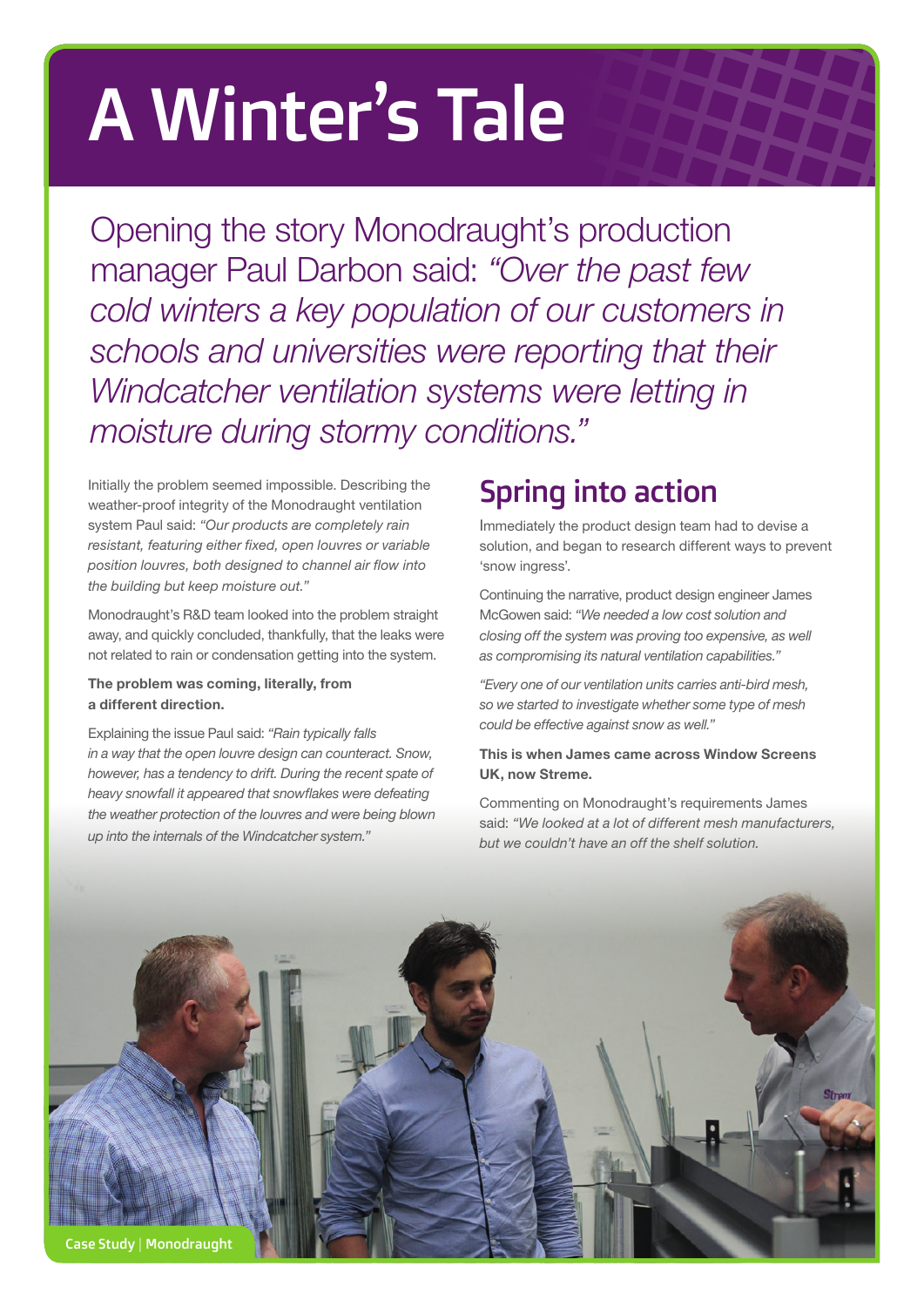*We needed something made to measure, and this turned out to be Streme's speciality."*

*"They were extremely helpful from the moment we first contacted them and recommended a number of different meshes for us to put under test conditions."*

### Summer at the snow dome

Naturally the next obstacle to overcome was where to find the right snowy conditions to simulate a winter's day right in the middle of summer. Working to a tight schedule to identify a solution and manufacture a retrofit before another winter bit hard, James and his team did the only thing they could.

*"We packed up some prototypes, namely ventilator units and the various samples of mesh we wished to test, and took it all down to Hemel Hempstead snow dome."*

*"We spent a few late summer evenings using the snow dome's snow cannons to simulate the types of blizzard conditions that would cause our units the biggest problems."*

Explaining the success of the simulation James said: *"We immediately noticed a huge reduction in the amount of snow coming through with different types of mesh. However, after differential pressure testing we demonstrated that the very small-pitch glass fibre mesh performed the best, with negligible impacts on airflow."*

## Another puzzle to solve

The next challenge was how to fit the new, finer mesh into panel frames to insert behind the louvres of both the circular and square Windcatcher units that Monodraught manufactures.

Describing the manufacturing process that had previously been required for the circular anti-bird mesh panels, production manager Paul Darbon said: *"We had been using stainless steel mesh which we were welding into galvanised aluminium frames."*

*"We then had to roll the whole of the flat frame to make it fit the shape and dimensions of the circular unit. It was a very costly process, and it was not going to be appropriate for the finer glass fibre mesh we had selected against the snow."*

At this point product designer James McGowen decided to go back to Streme to see if they might be able to help. He said: *"Streme were superb. It would have been so easy for them to say no to the fairly unorthodox problem we were presenting. But they embraced the challenge."*

Managing Director of Streme Andy Ross said: *"When James came in to enquire about whether we could fit the mesh into frames for their purposes we were delighted – as fitting mesh into frames is really the core of what we do!"*

*"But the circular units presented a new problem. We weren't accustomed to producing curved frames in a cylindrical plane. However, we always like to experiment and enhance our expertise and confidence. This was an opportunity to try a new challenge and I was keen to find a solution."*







Continued overleaf